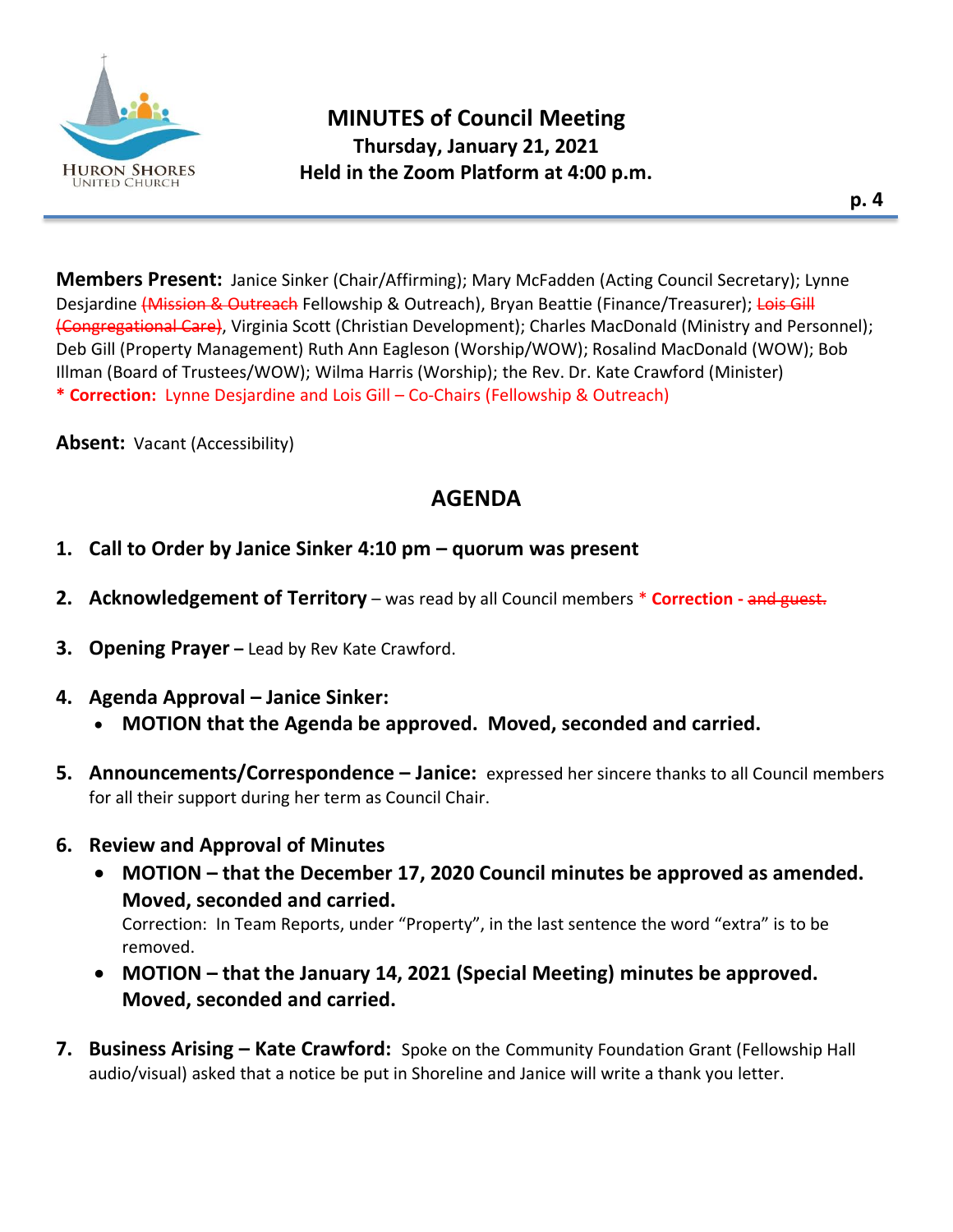- **8. Financial Report – Bryan Beattie:** Refer to Bryan's detailed financial commentary **(attached).**  Emphasized how grateful the finance team is of the generousity of our Community of Faith despite Covid-19. Due to several factors, we have realized just over a \$13,000 surplus. Explained that producing a draft 2021 Budget for approval at the February ACM would be very difficult. Regional Council realizes the difficulty and is suggesting to churches to defer a draft budget with a deadline of June 2021. A brief discussion followed resulting in the following motion:
	- **MOTION - that the proposed 2021 Budget is not presented at ACM on Sunday, February 7 but to defer to a special Congregational meeting on Sunday, June 6, 2021. Moved, seconded and carried.**

**\* Correction:** the 3rd line should read, **"**Due to several factors, we have realized just over a \$13,000 surplus, which was unfortunately balanced by a correction in accounting assumptions amounting to roughly -\$13,000.

- **9. Community Innovation Hub – Charles MacDonald:** If there is interest, links to the slides and charts that Carla Leon used in her presentation on January 14 are available. Carla is joining the Community Foundation's "Vital Conversation" meeting on Wednesday, January 27. After this meeting, Carla and Charles will meet to plan the next CIH action.
- **10. COVID-19 Update – Janice Sinker:** Met recently with a concern of folks entering into the church building during the lockdown. Examples: ringing of the bell Sunday morning, certain maintenance or improvement (audio/visual) tasks. These folks will be advised that they are doing so at their own risk. There will be a posting on the Queens Ave. door. It was suggested that a letter of permission be made available. Bob Illman is working on this letter. "Bells of Hope" will continue to ring in support of Frontline Workers on Saturday evening and in support of our ministry.
- **11. Sabbatical 2021 Information and Discussion – Charles MacDonald –** will be addressed during Team Reports.
- **12. Policies and Procedures Draft Document \* Correction (Attached) - Bob Illman:** Asked for any additions or corrections. Charles pointed out that #4.4 in the index and on page 7, "Ministry Personnel on Teams" needed to be re-worded. Bob will correct.
	- **Council approved by consensus.**
- **13. Annual Congregational Meeting Preparations – Janice Sinker/Kate Crawford:** Will be during the church service on Zoom – much the same as previous years. Discussion on procedures if a vote is necessary and using a secret ballot or a show of raised hand and having scrutineers. There would be three scrutineers with one being "Chief". Janice will collaborate with Kate a few days before to finalize the agenda.
	- **Motion - that Council approve the voting procedure (attached) at the ACM on February 7, 2021. Moved, seconded and carried.**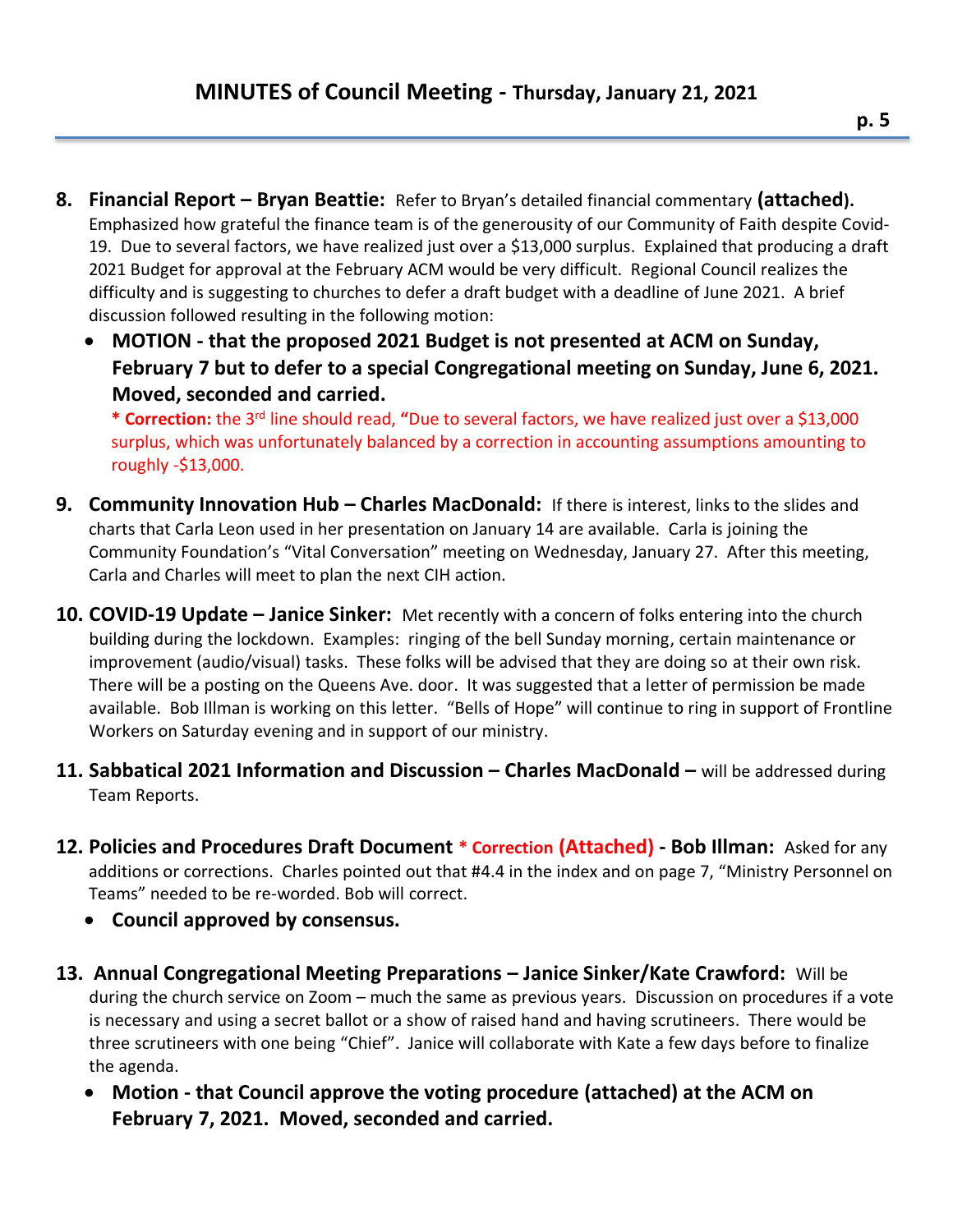#### **5:00 p.m. –** Lynne Desjardine left meeting.

**14. Security Camera Quote (Attached) – Bob Illman:** Bob reviewed quote from AMP (division of Hay Communications). There is an additional cost of \$35/month for running the service. It is felt that there is justification in obtaining a security system. Recent damage and theft were reviewed: Flag pole damage, bike rack theft and decorative bell tempered with. Question was raised about the number of cameras installed. Explained that the number is necessary due to the layout and angle of the building. It was suggested that Bob and Deb Gill have a conversation with the police before pursuing other quotes. Consideration will be given as to where the funds to pay for a security system will come from.

### **15. Team and Working Group Reports –**

- **Affirming – Janice Sinker:** have scheduled all meetings for 2021.
- **Ministry & Personnel Charles MacDonald:** Sabbatical date projections reviewed (see **attached** report.) Time in February, October and December are vacation. Charles is grouping time away from April 25 to August 28, 2021 with the Sabbatical dates.
	- Sabbatical Charles MacDonald: Sabbatical information will be published in Shorelines, posted on the website and will be announced during worship services.
		- **Motion - that the 2021 Pamphlet and 2021 Plan for Sabbatical be approved as presented to Council. Moved, seconded and carried. Kate Crawford abstained.**

Charles spoke on arrangements for worship services during Kate's vacation and Sabbatical time away. Once arrangements are confirmed, the plans will be handed over to Worship for approval. Funds for Pulpit Supply will be covered from the Restorative Care Plan.

- **Worship** Wilma Harris: have not discussed return to church.
- **Community Wellness Working Group – Charles MacDonald:** Will hopefully start looking for candidates in March/April.
- **Trustees – Bob Illman**: **Privacy Policy (attached) -** researched the United Church website to draft this policy.
	- **Motion – that Council accepts the proposed Privacy Policy from the Trustees. Moved, seconded and carried.**
- **Grand Bend Place – Bob Illman:** Emphasized that bookings are now done through the new gmail booking address - This email address is linked on both the GBP and HSUC websites. Bob has agreed to set up Zoom meetings if requested. Reminder to take a look at either calendar on either website before setting a time for meetings. Calendar will have link to any Zoom meeting.